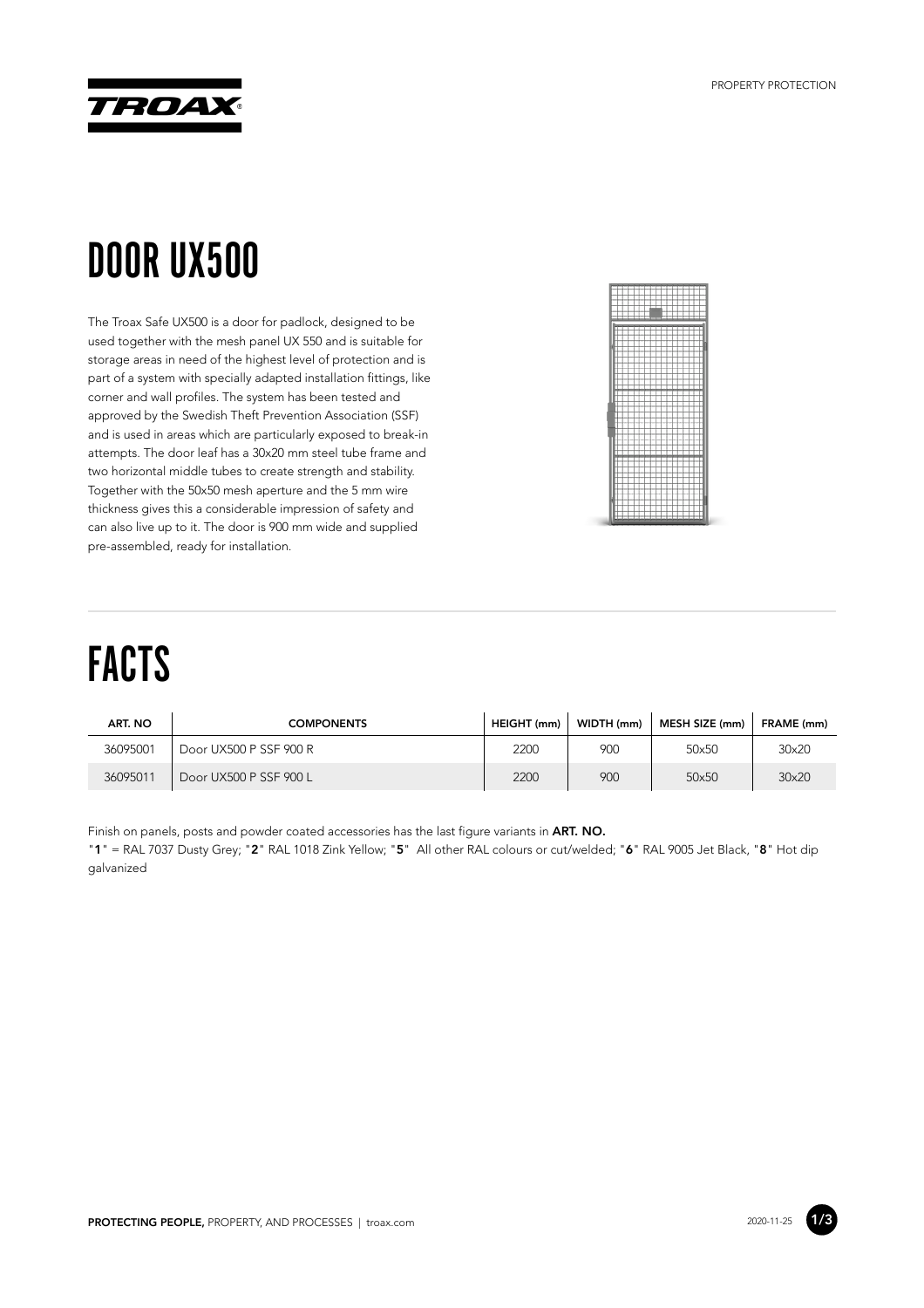



## ACCESSORIES





STORE ROOM NUMBERING

DOOR SYSTEM HOLDER NUMBERPLATE



DOOR SYSTEM KIT SILENCE

**881.** 

SPARE PARTS SECURING PLATES



DOOR CLOSER

COMBINE WITH





PANEL UX550 PANEL UX450 PANEL UR350